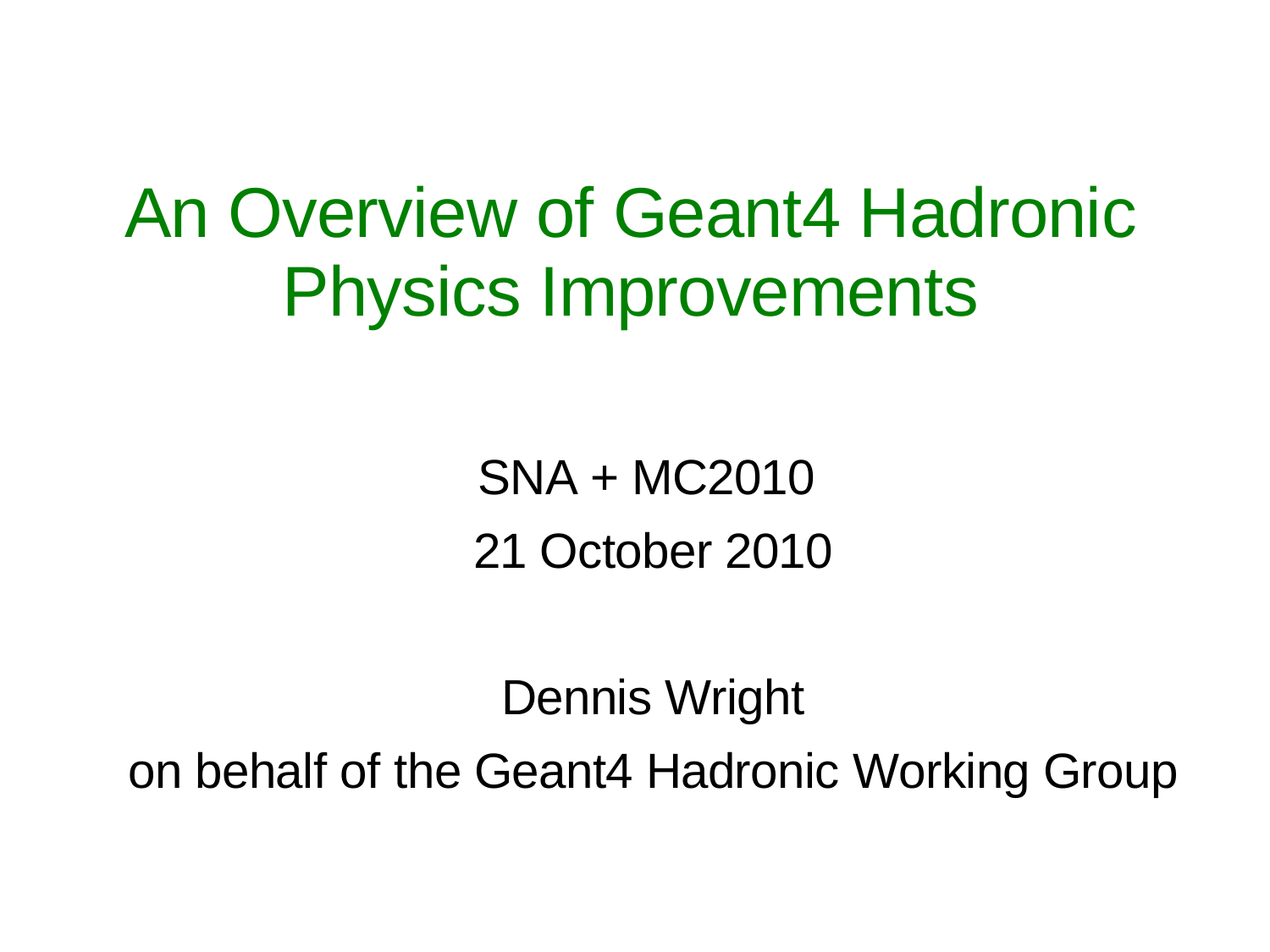# **Outline**

- Motivation
- Inelastic hadronic models
	- string models
	- cascades
	- precompound and de-excitation
- Other notable models
- Cross sections
- Physics lists
- Validation
- Summary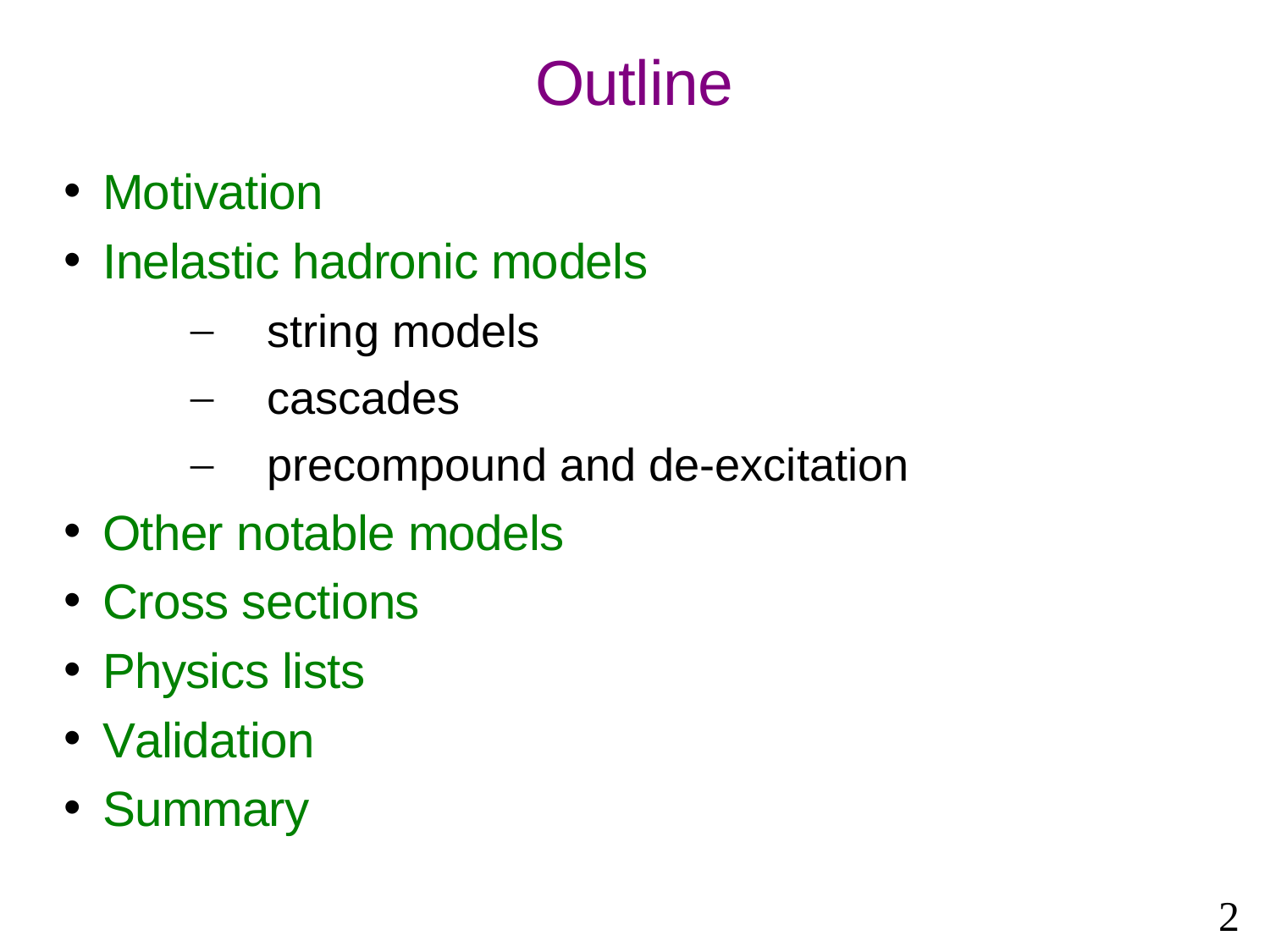### The LHC and Geant4 Hadronic Physics Improvements

- Turn-on of LHC detectors has motivated the improvement of hadronic physics models
- Most validation of G4 hadronic models done with "thin target" data -> physics can be tested in isolation
- Comparison against test beam data is a vital integration test of combined G4 models (EM + hadronic)
	- ATLAS, CMS, HARP
- Near future -> data from full ATLAS and CMS detectors will provide strong tests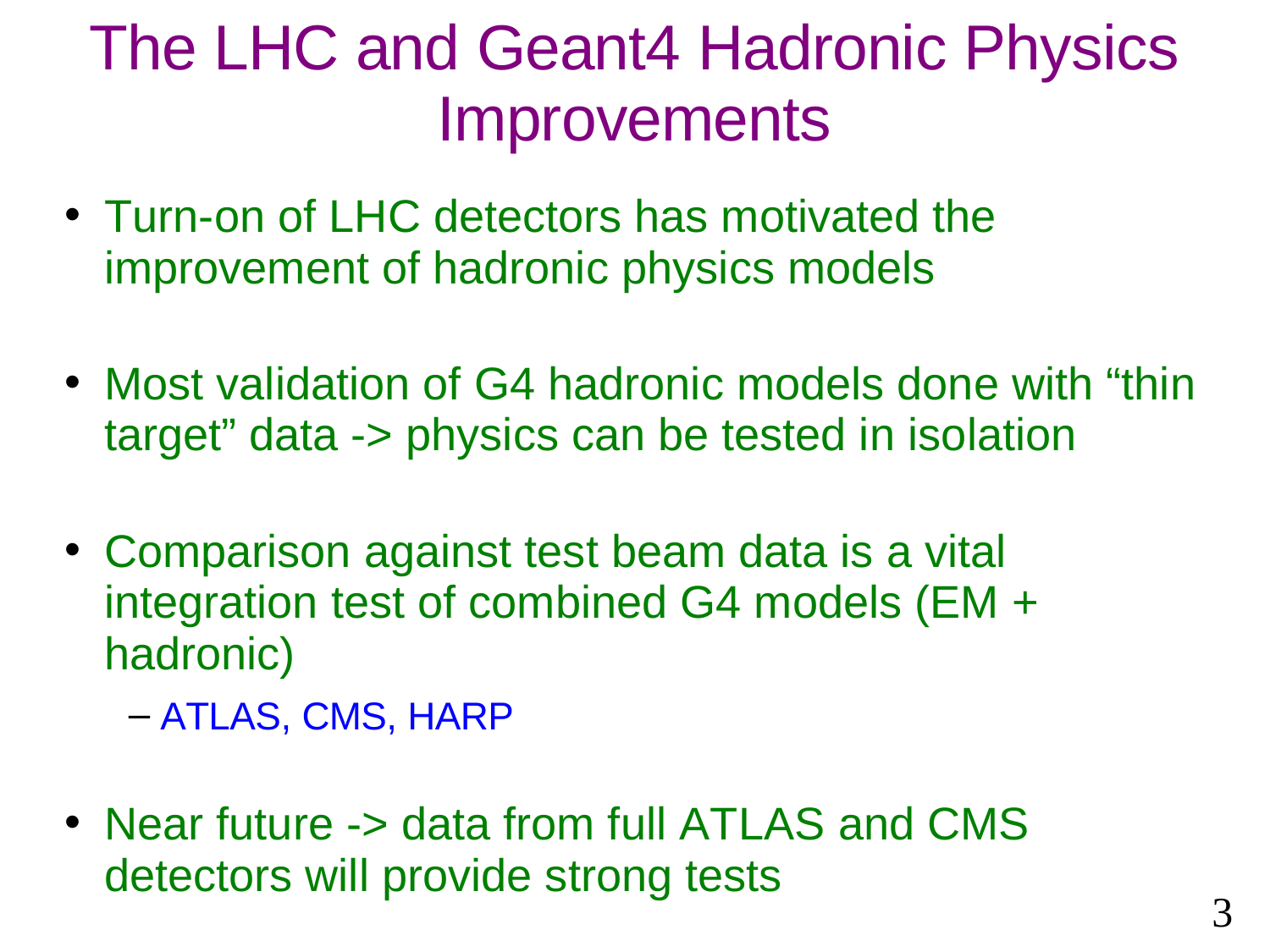### The LHC and Geant4 Hadronic Physics Improvements

- Development has concentrated on several models
	- string models, intra-nuclear cascades, precompound models, and elastic and inelastic cross sections
	- improvement in these models has resulted in better agreement with test beam data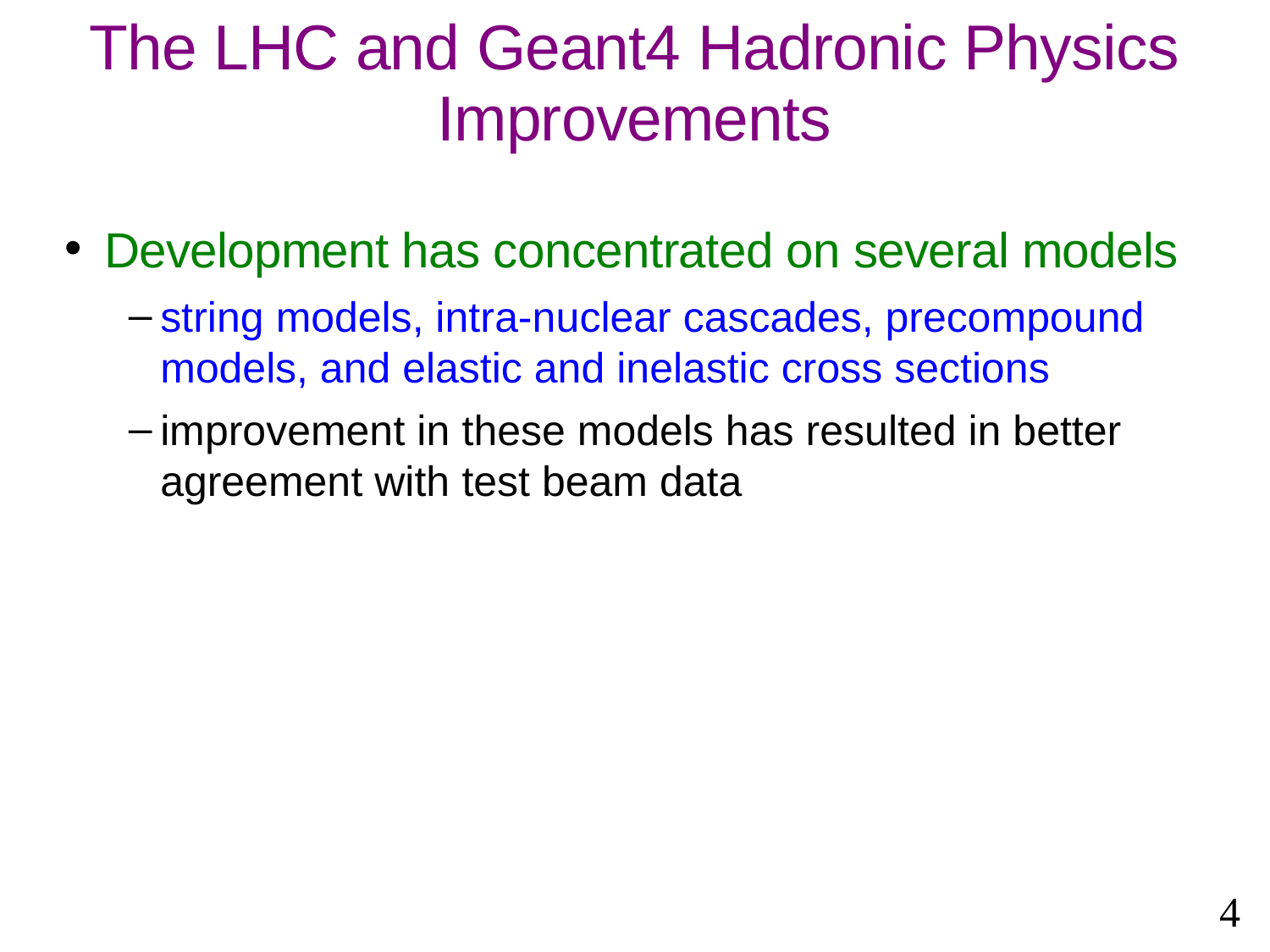# Fritiof Fragmentation (FTF) Model

- Quark-gluon string (QGS) model has been used extensively in Geant4 physics lists
	- good performance at high energy (> 20 GeV)
	- not valid below 10- 15 GeV
- FTF model much improved during last 2-3 years (previous talk, this session)
	- single diffraction added
	- Reggeon cascading
	- model now performs well down to 5-10 GeV
- Now possible to join FTF model directly to Bertini cascade at  $5 < E < 10$  GeV
	- intervening GHEISHA-based models no longer needed
	- reduced discontinuity in detector response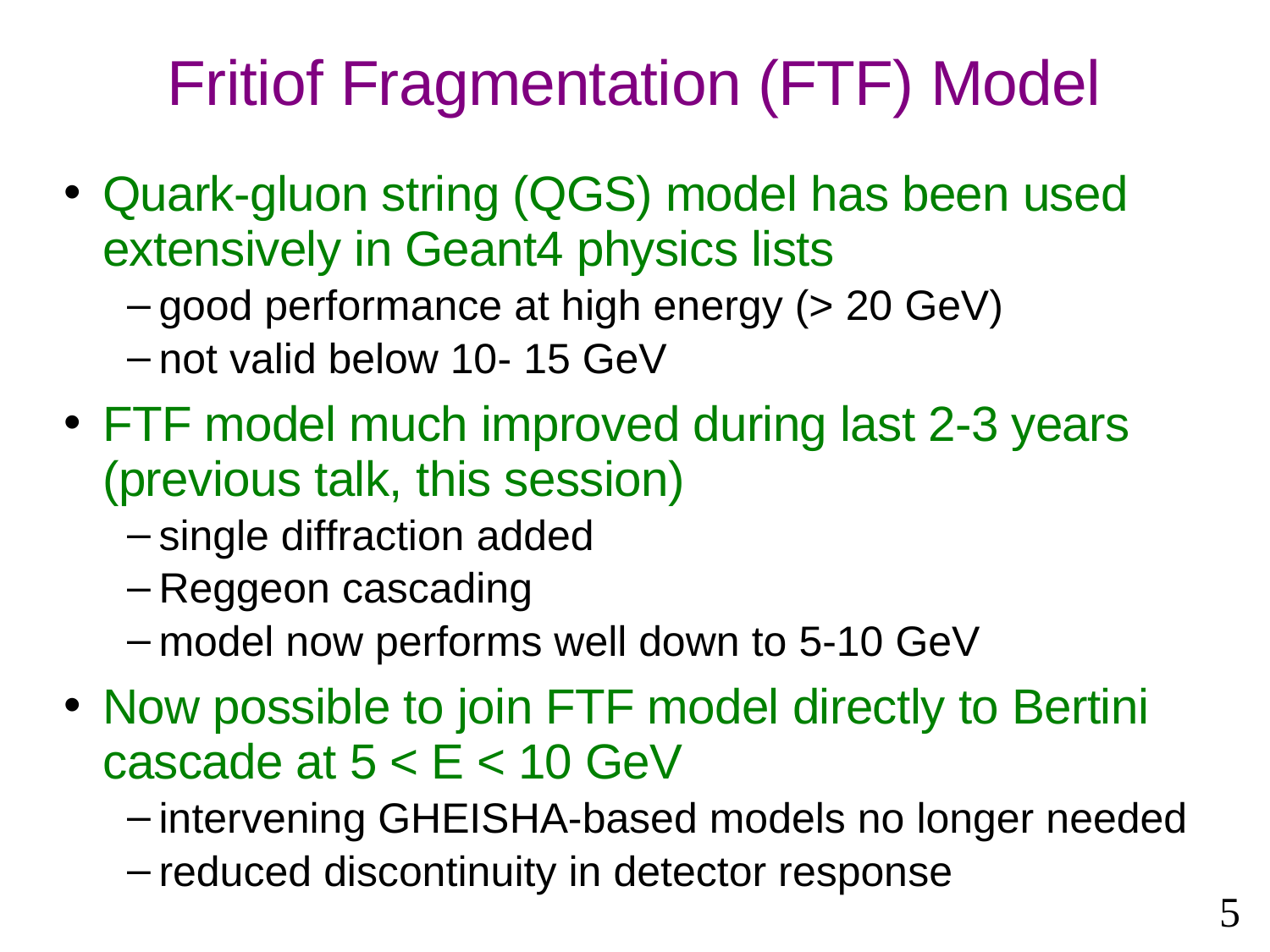#### $p C \rightarrow pi-X$  at 150 GeV/c (NA49 data)

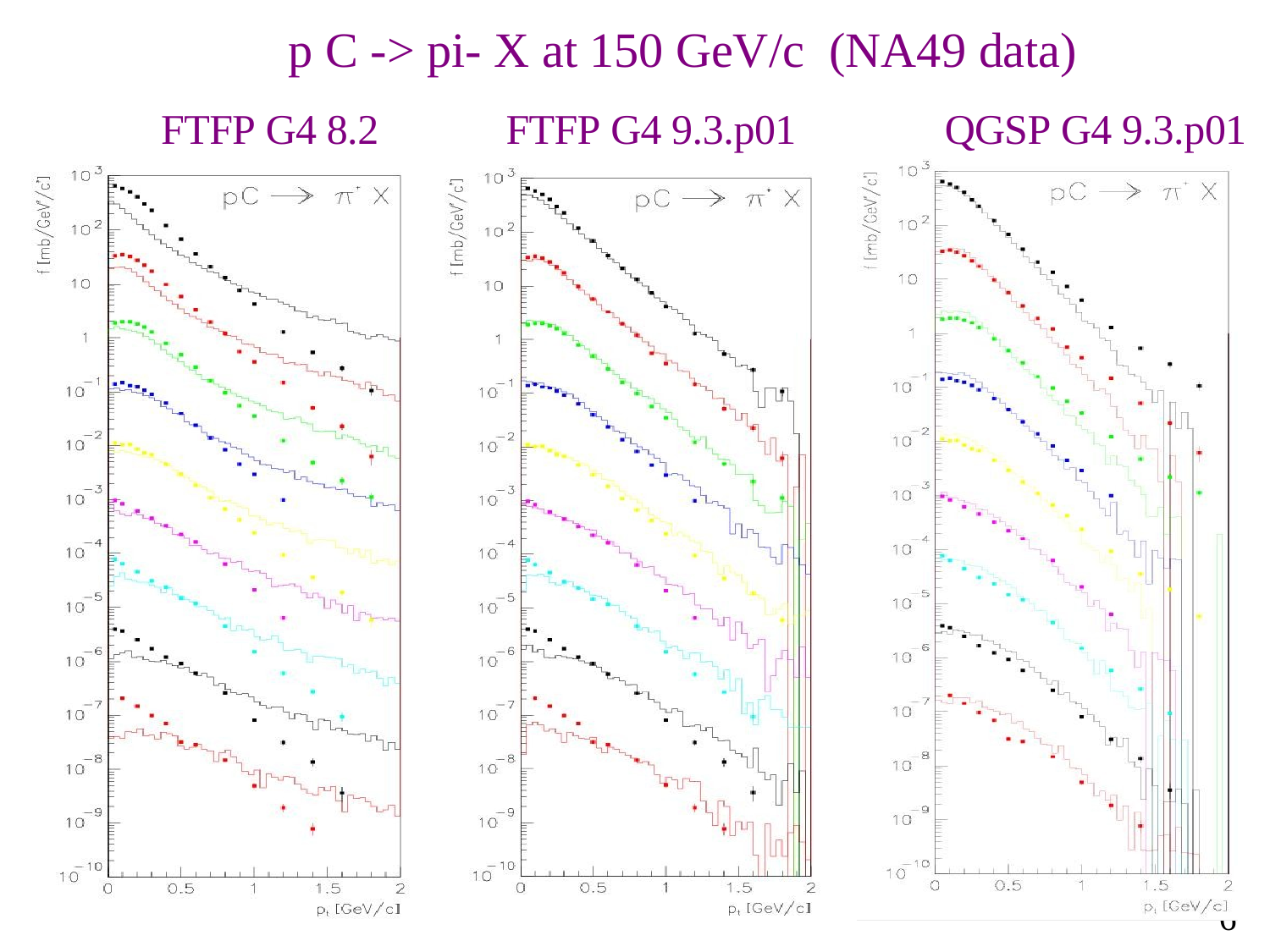# Modified INUCL (Bertini-style) Cascade

- Used in QGSP\_BERT physics list (and others) to handle inelastic collisions from 0 – 10 GeV
	- good performance below 5-6 GeV
	- may be responsible for part of the discontinuity in calorimeter response seen ~10 GeV by ATLAS, CMS and HARP
- Physics improvements
	- almost all energy-momentum non-conservation removed
	- old and inaccurate pi-nucleon and nucleon-nucleon angular distributions replaced with new ones
- Performance improvements
	- reduction in object creation and deletion by factor  $\sim$ 10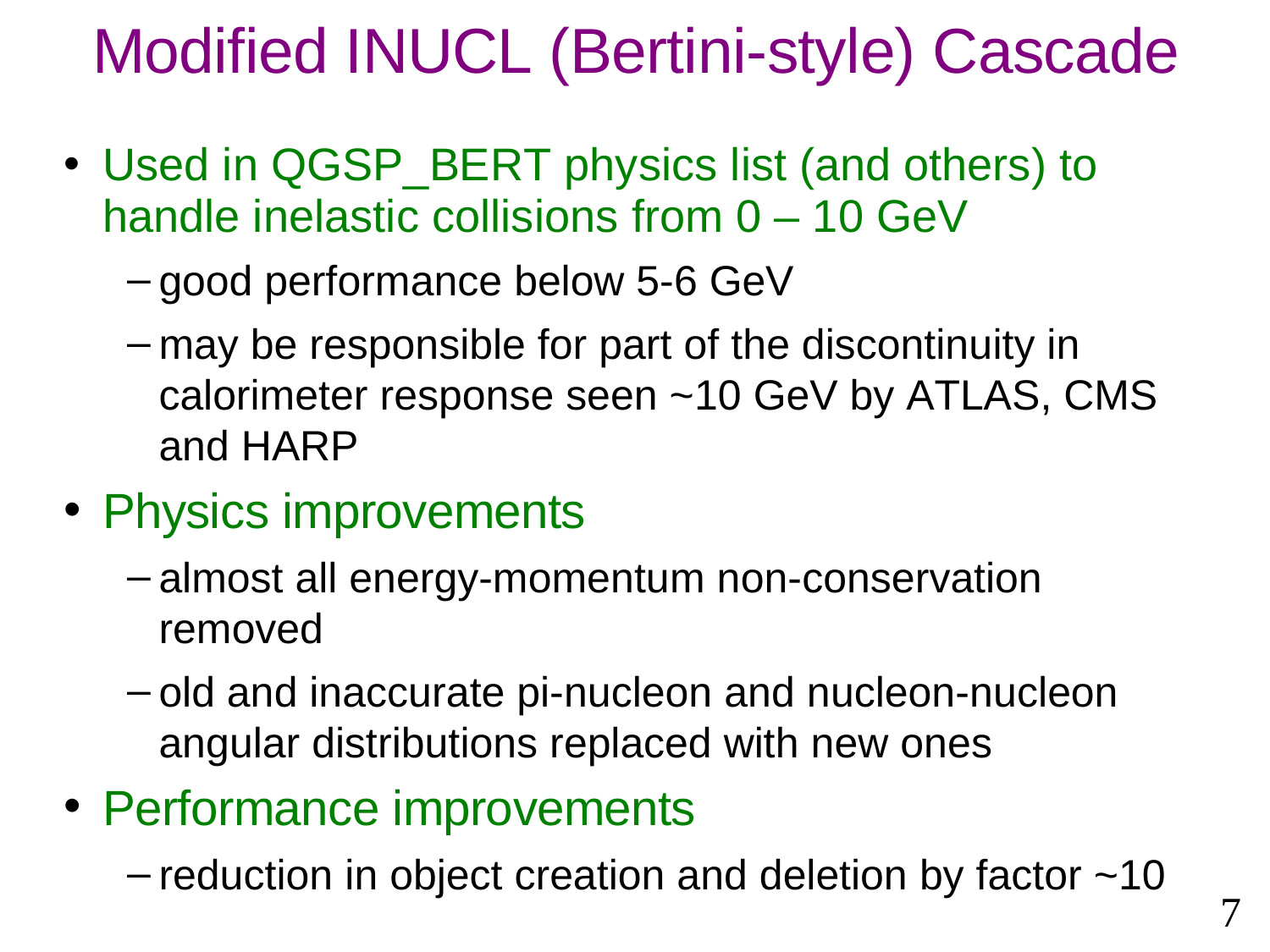### Precompound and De-excitation Models

- The Geant4 precompound model is used in the QGSP\_BERT (and other) physics lists
	- responsible for de-exciting the nucleus after high energy interaction of the Quark Gluon String (QGS) or FTF models
	- $-$  valid for energies below  $\sim$  200 MeV
- Improvements during last 2 years include:
	- improved density-of-states calculation
	- emission probabilities had been based on very old parameterizations (pre-1960s) – use of modern data has improved these significantly
	- hybrid use of both Weisskopf-Ewing and GEM models improves nuclear fragment spectra from decay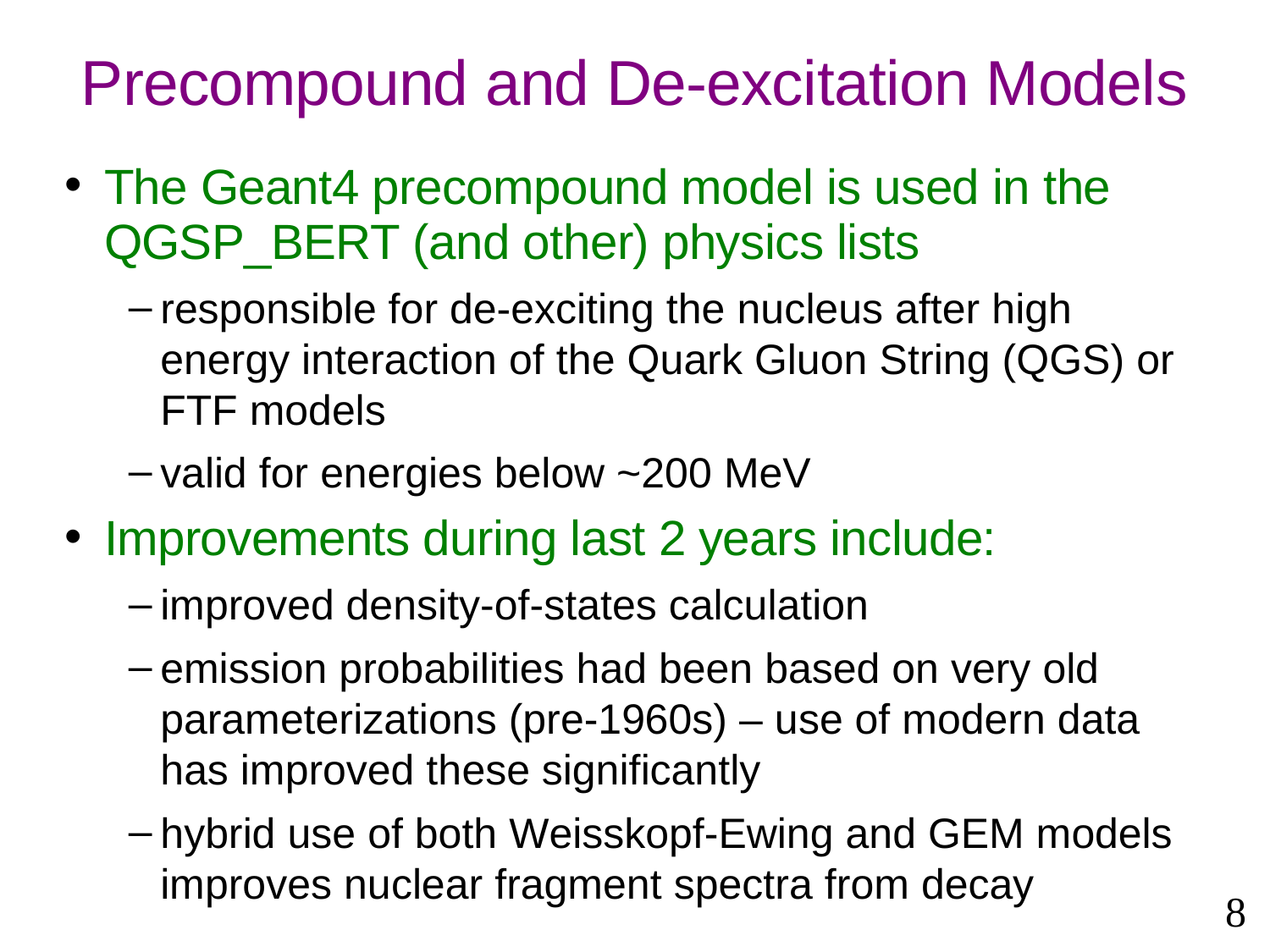#### Precompound and De-excitation Models vs. IAEA Data for p+Au -> alpha X

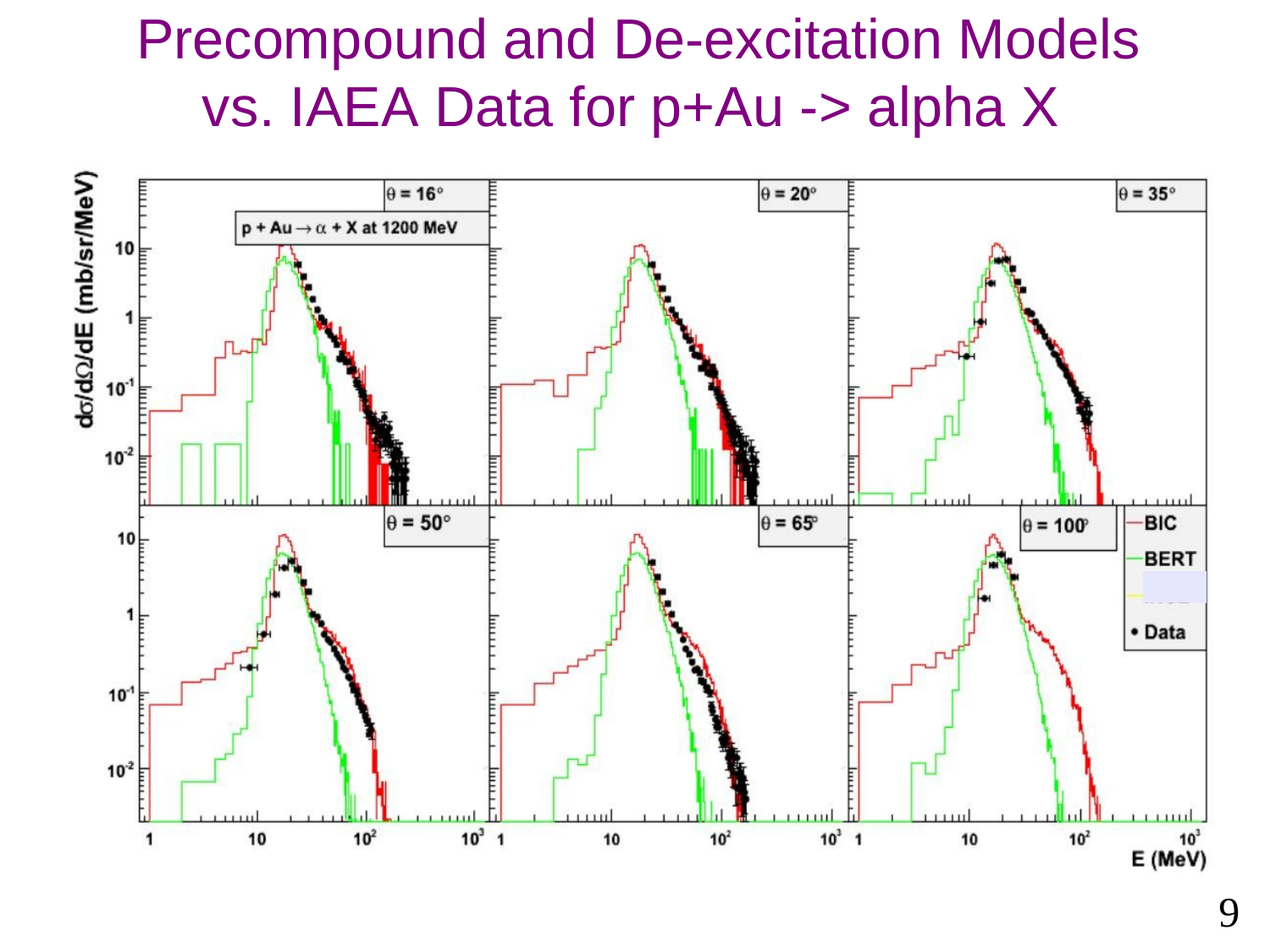### Hadronic Cross Sections

- Barashenkov, Axen-Wellisch, and GHEISHA parameterized cross sections are used widely in Geant4 physics lists
	- $-$  generally good performance in range  $1 90$  GeV
	- problems:
	- no high energy rise in Barashenkov
	- little resonance detail at low energies
	- kaon and anti-nucleon cross sections not well treated
- Many alternative cross sections developed as alternatives
	- CHIPS elastic and inelastic parameterizations treat more particle types
	- Glauber-Gribov parameterizations include high energy  $rise$  10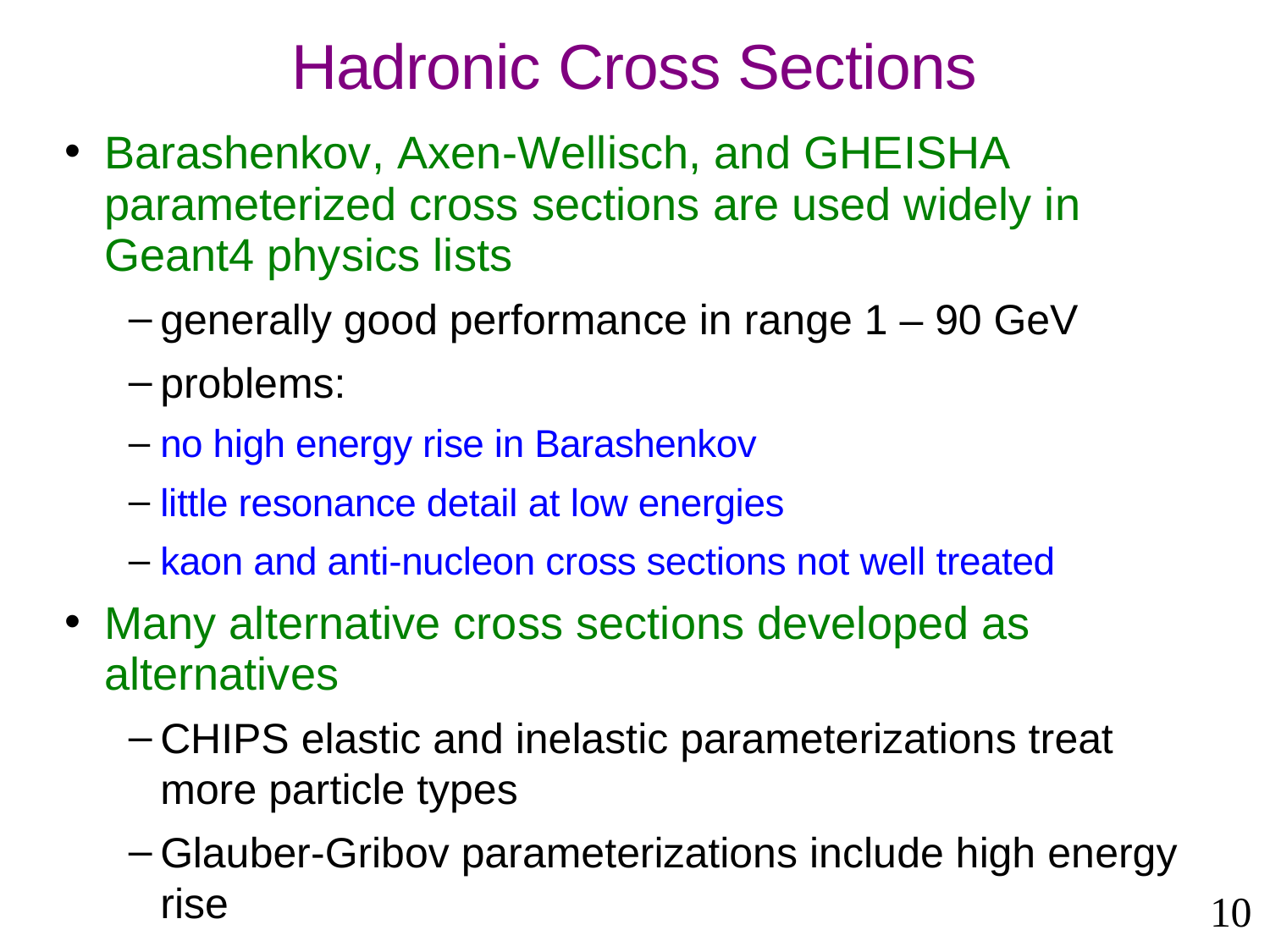#### Parameterized Cross Section Based on Glauber-Gribov Model vs. IHEP and Dubna Data



11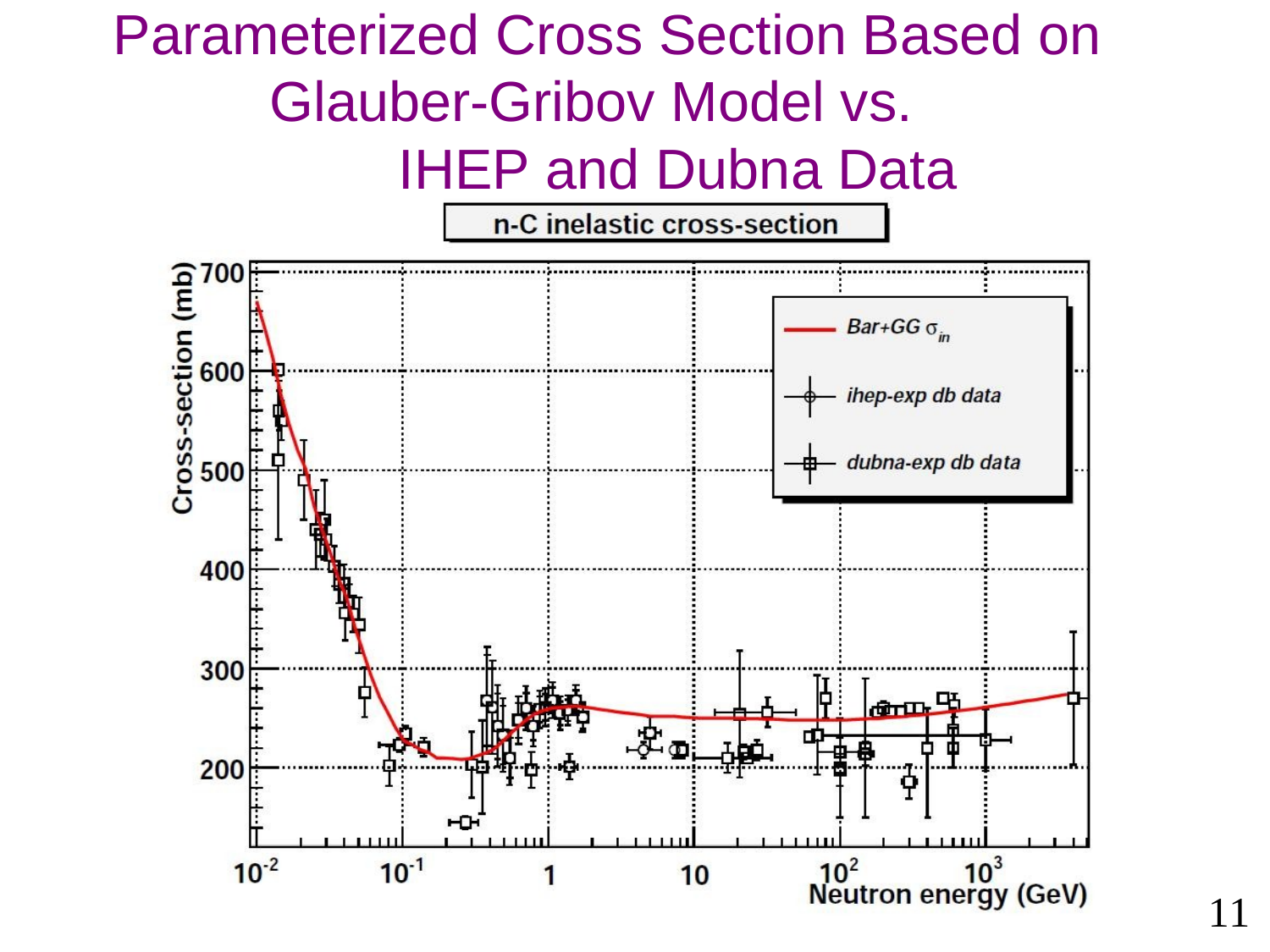### Other Notable Models

- **INCL/ABLA** (see 1<sup>st</sup> talk this session)
	- C++ translation of CEA/Saclay code
	- cascade (INCL) + de-excitation (ABLA) used for nucleon, pion, nuclear projectiles of  $E < 3$  GeV
- QMD nucleus-nucleus collision model (see talk in session J1 Monday)
	- quantum molecular dynamics code valid for all nuclear targets and projectiles, 0.2 GeV < E/A < 5 GeV
- CHIPS intermediate and high energy (experimental)
	- previously used for stopped particle reactions, nuclear de-excitation, gamma- and lepto-nuclear
	- recently extended to medium and high energy reactions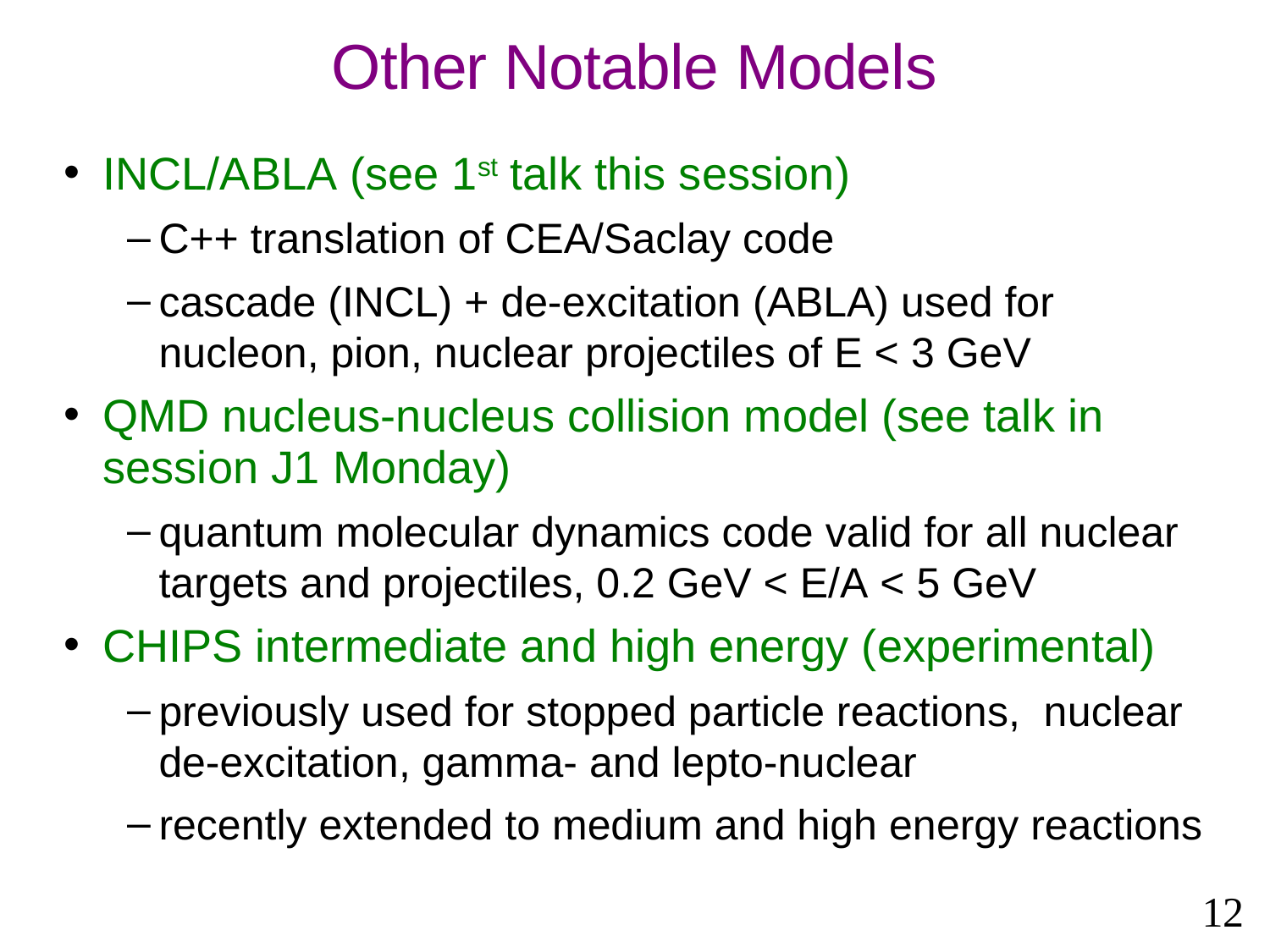#### INCL/ABLA (data in blue, model in red)

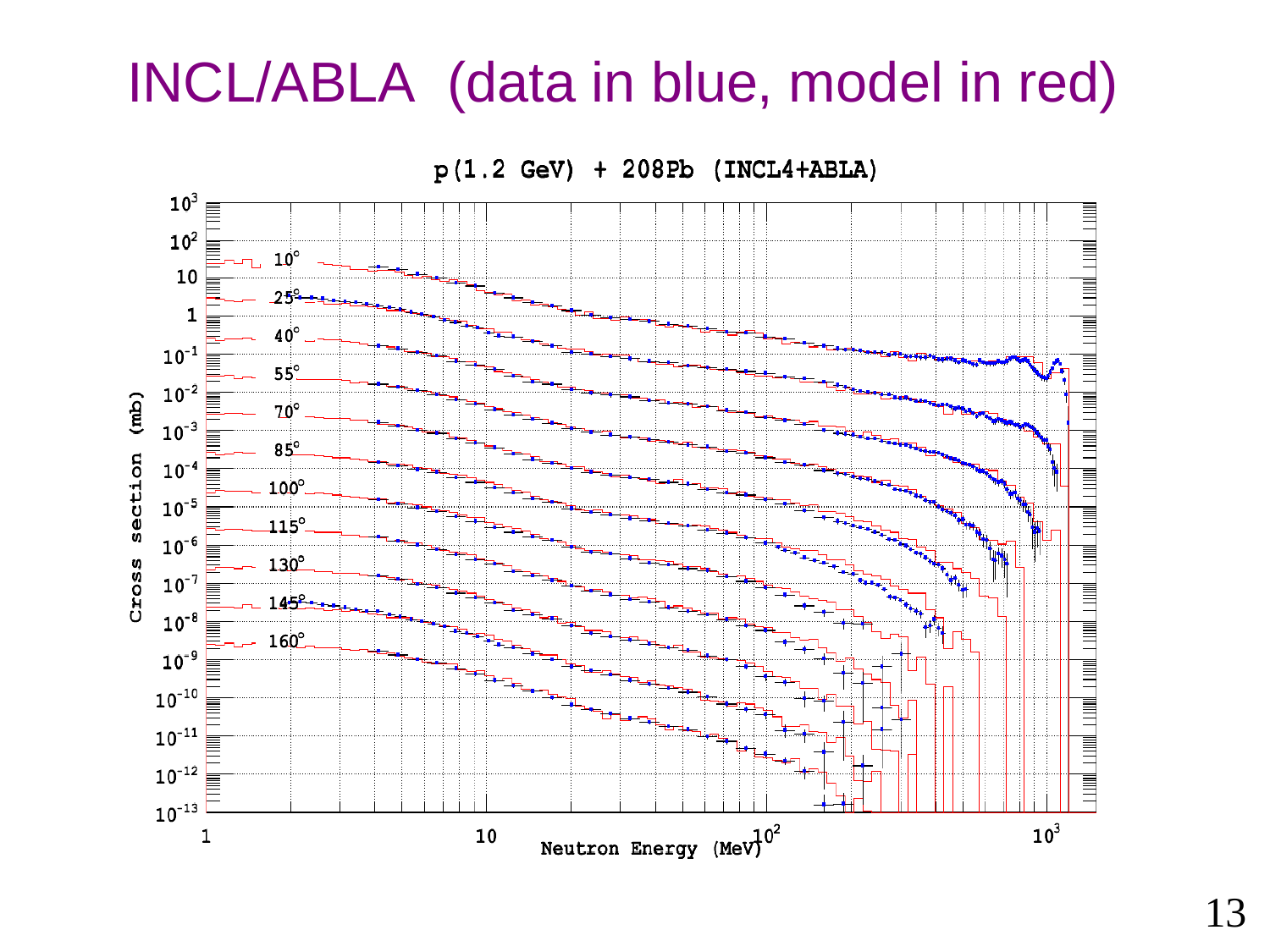### Nucleus-nucleus: G4QMD vs data

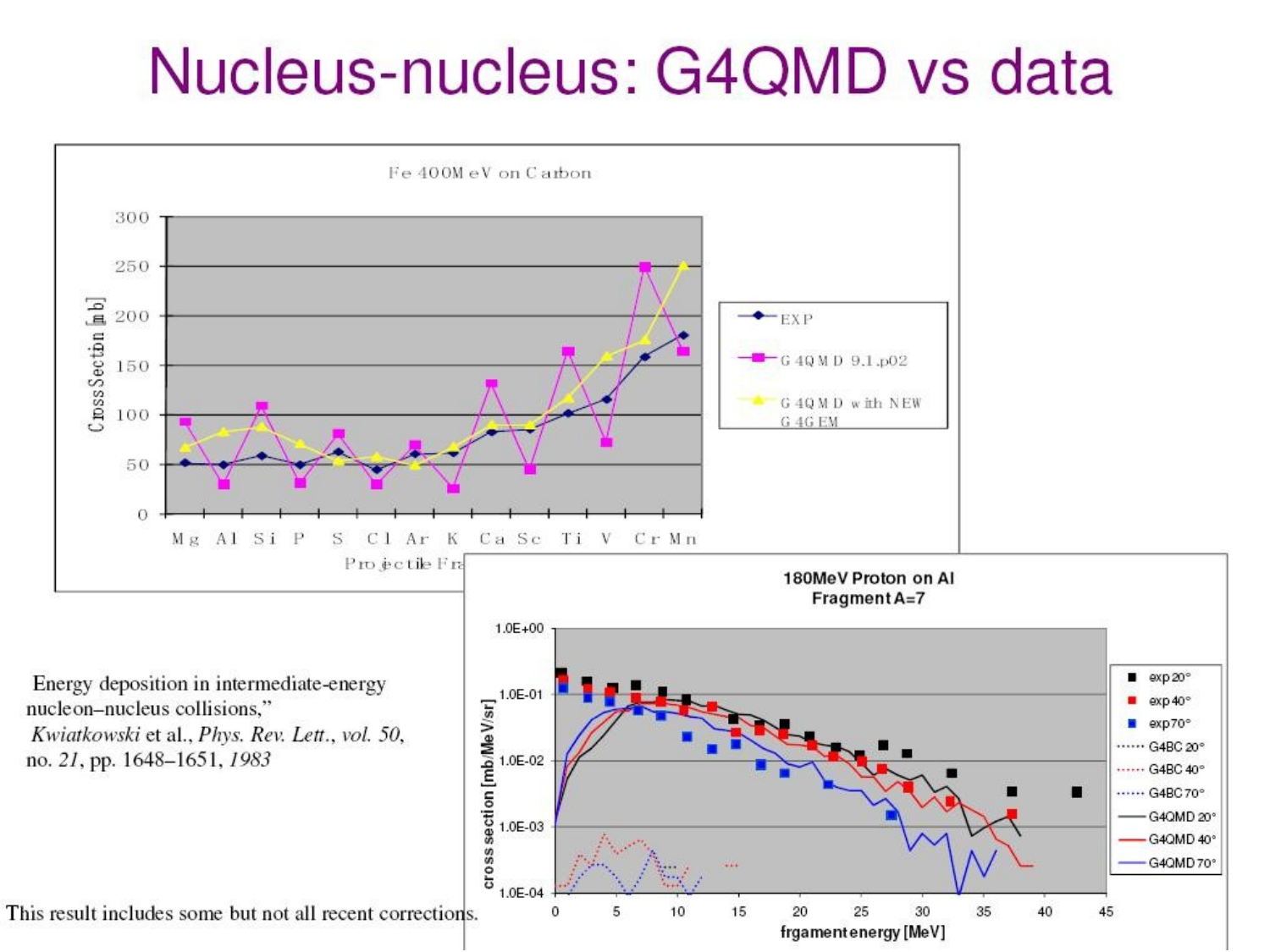# Combining the Models: Physics Lists

- Geant4 philosophy: allow physics to be userconfigurable
	- no single model handles all energies for all particles
	- can choose best models and cross sections from several alternatives provided
	- "physics lists" provide this capability
- QGSP BERT physics list (and its variants) now used by all four major LHC experiments
	- $-$  Bertini-style cascade from  $0 -10$  GeV
	- LEP (GHEISHA-derived) models from 10 GeV to ~15 GeV
	- Quark-gluon string (QGS) model used above ~15 GeV
	- some overlap provided where different models are joined together 15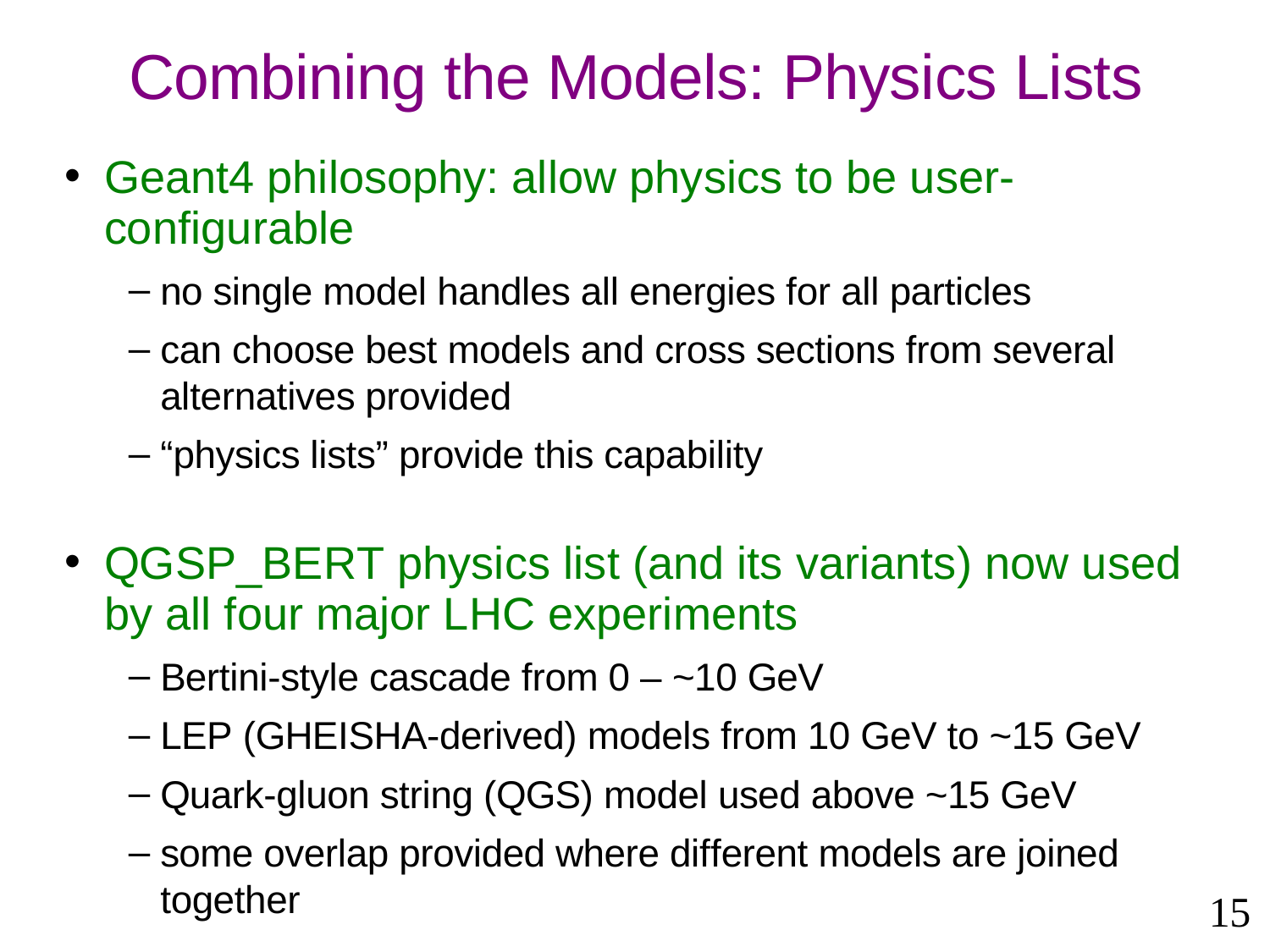# Physics Lists (2)

• Merging models in a physics list:



- Discontinuities can arise if:
	- models are not well-matched
	- energy span of transition from one model to next is too small
- As models are improved, new physics lists will have better behavior and replace old ones 16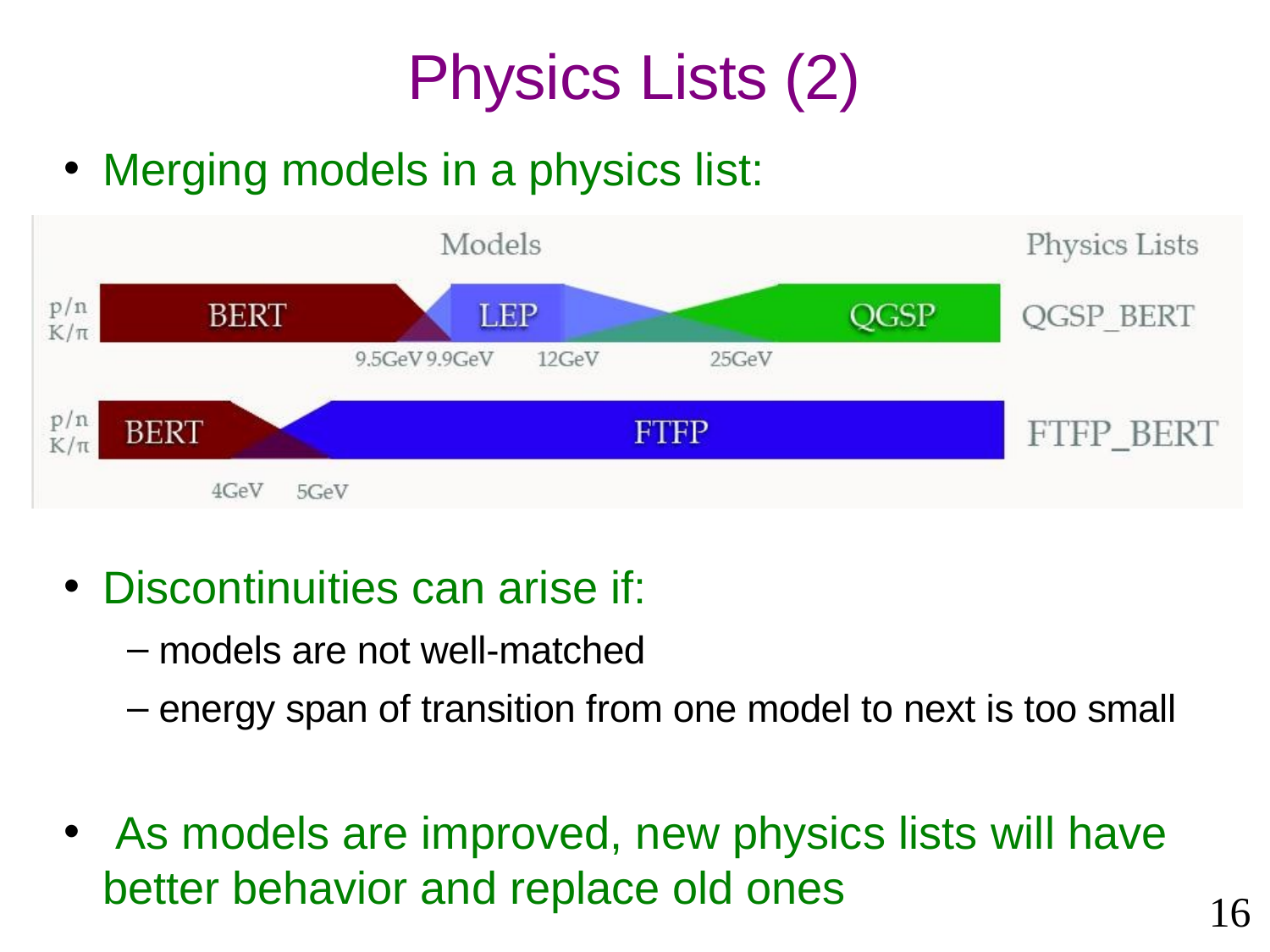#### ATLAS Tile Cal Test Beam Shower Length from Incident Protons

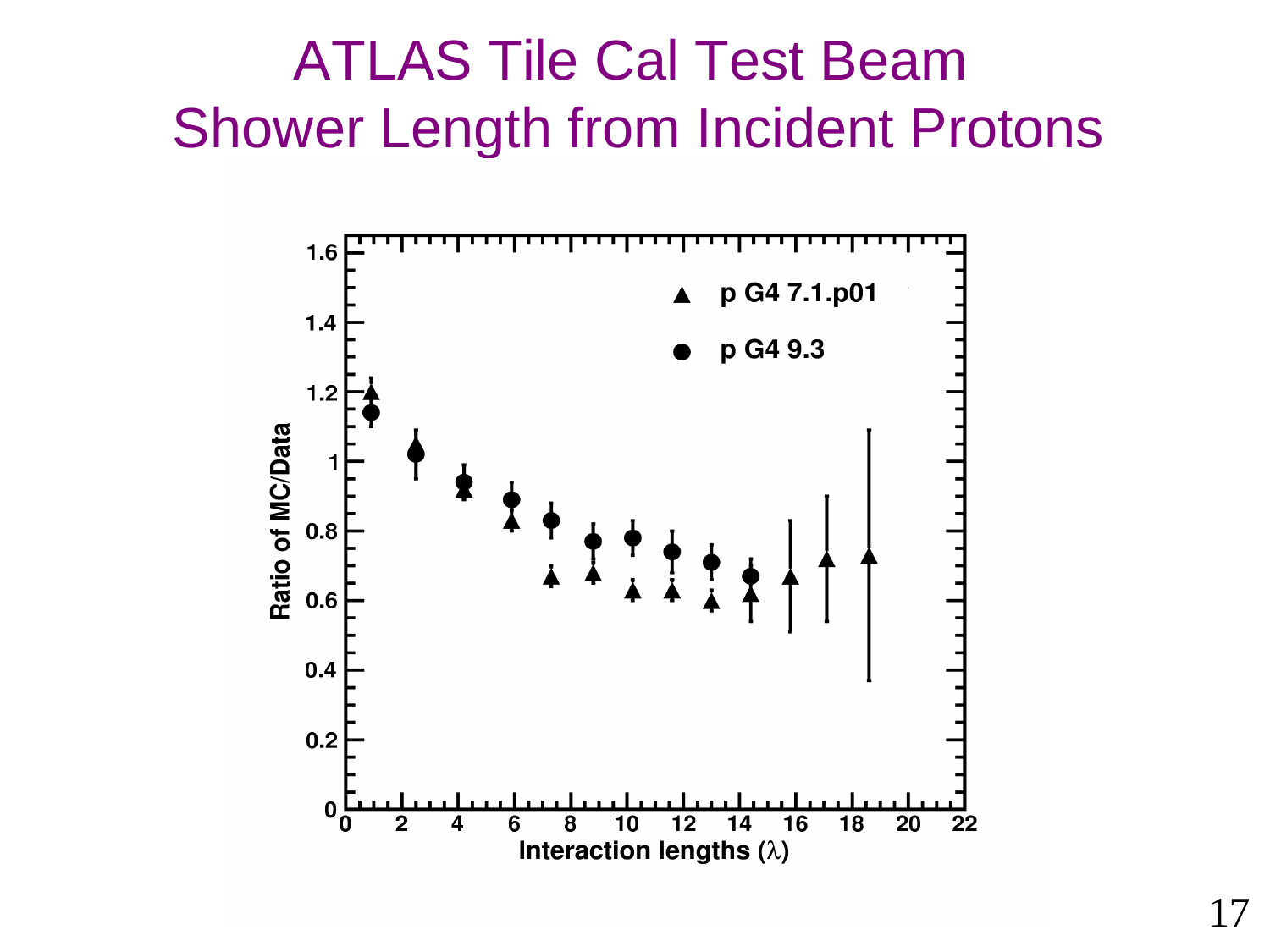#### ATLAS Tile Cal Test Beam Shower Length from Incident Pions

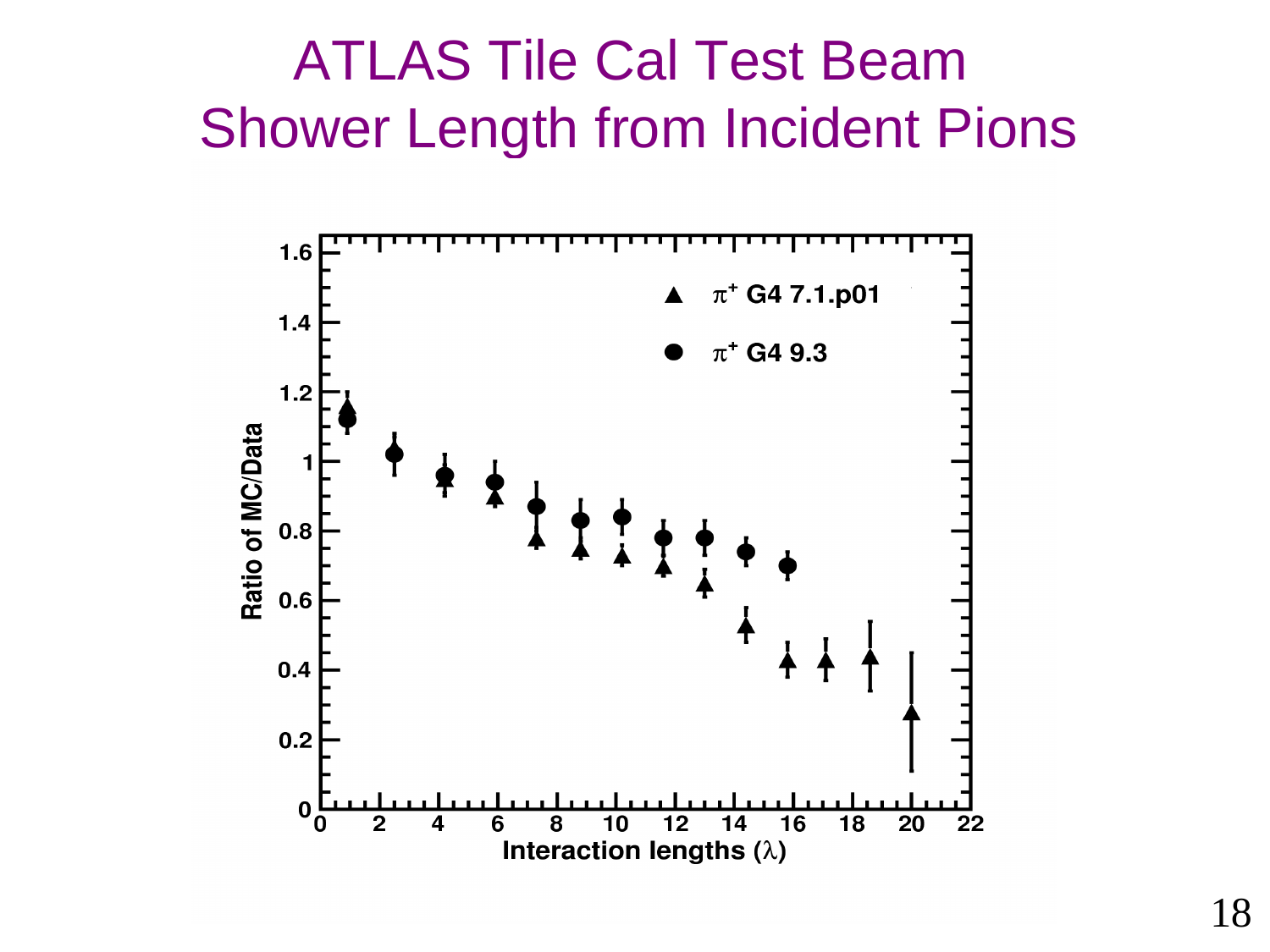### CMS Combined Calorimeter Response to vs. Hadronic Models (2008 and 2010) protons: bottom curves, pions top curves

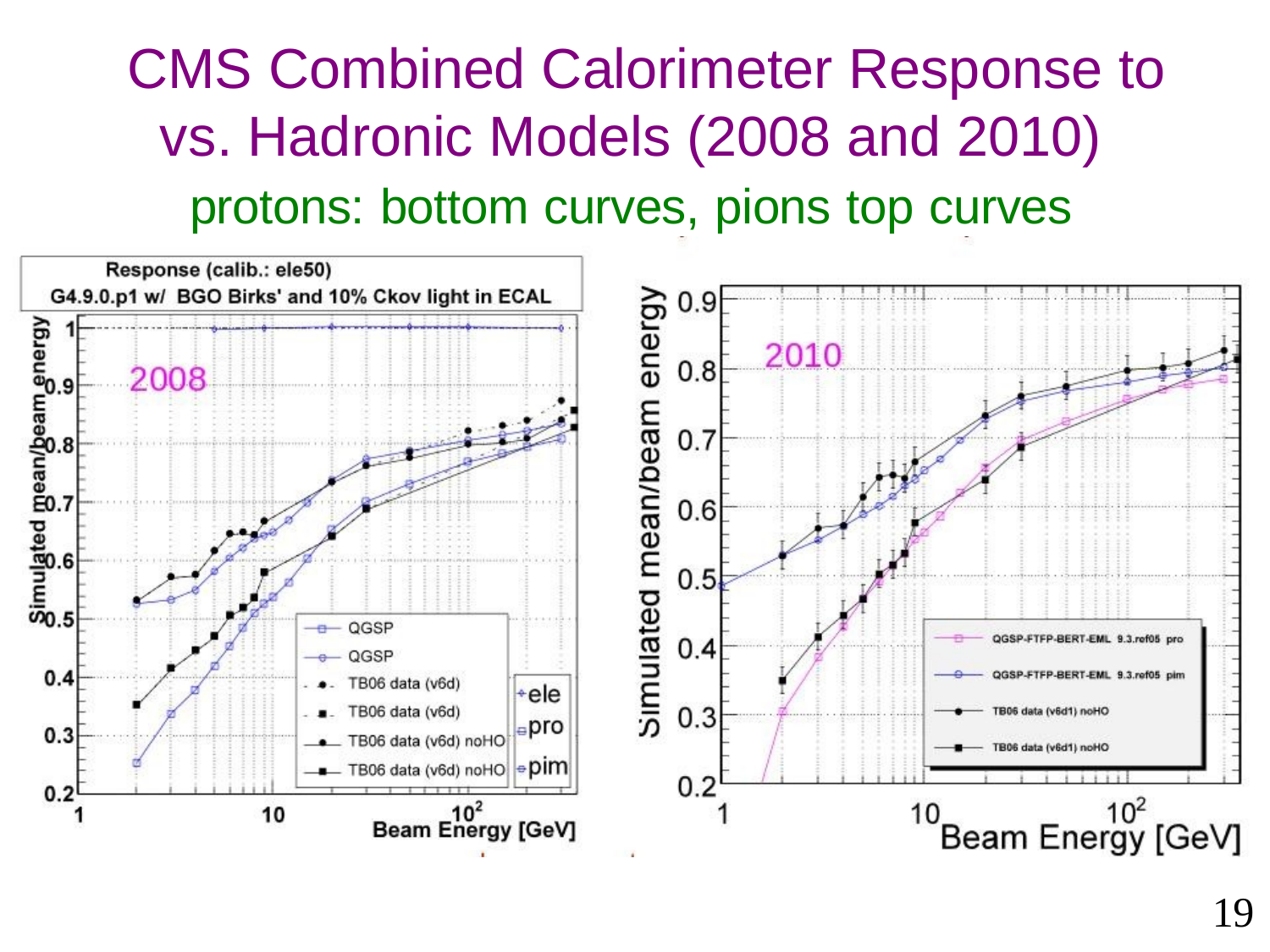## Hadronic Physics Validation

- During the past two years much effort has been devoted to improving Geant4 hadronic validation
	- according to the January 2009 Review of the Geant4 project: "An impressive program of systematic physics validation has been carried out."
- Hadronics group now participates in regular validation efforts comparing Geant4 to other codes
	- $-$  IAEA (wide range of spallation data  $0 < E < 3$  GeV)
	- SATIF (shielding application comparisons)
- A large number of validation suites test Geant4 hadronic physics over all energy ranges
	- a combined hadronic validation suite will soon be made publicly available 20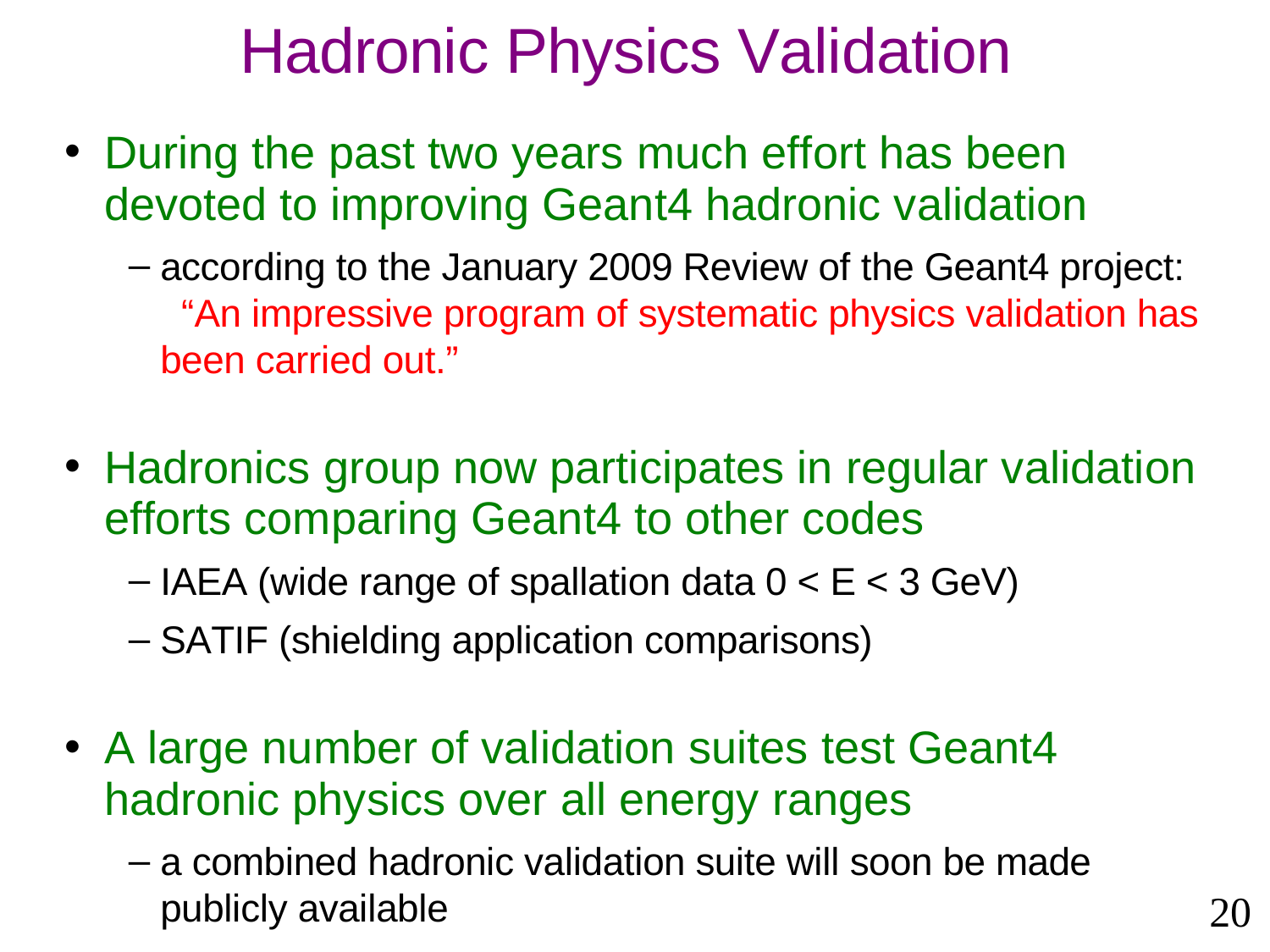# New Hadronic Validation Web Page